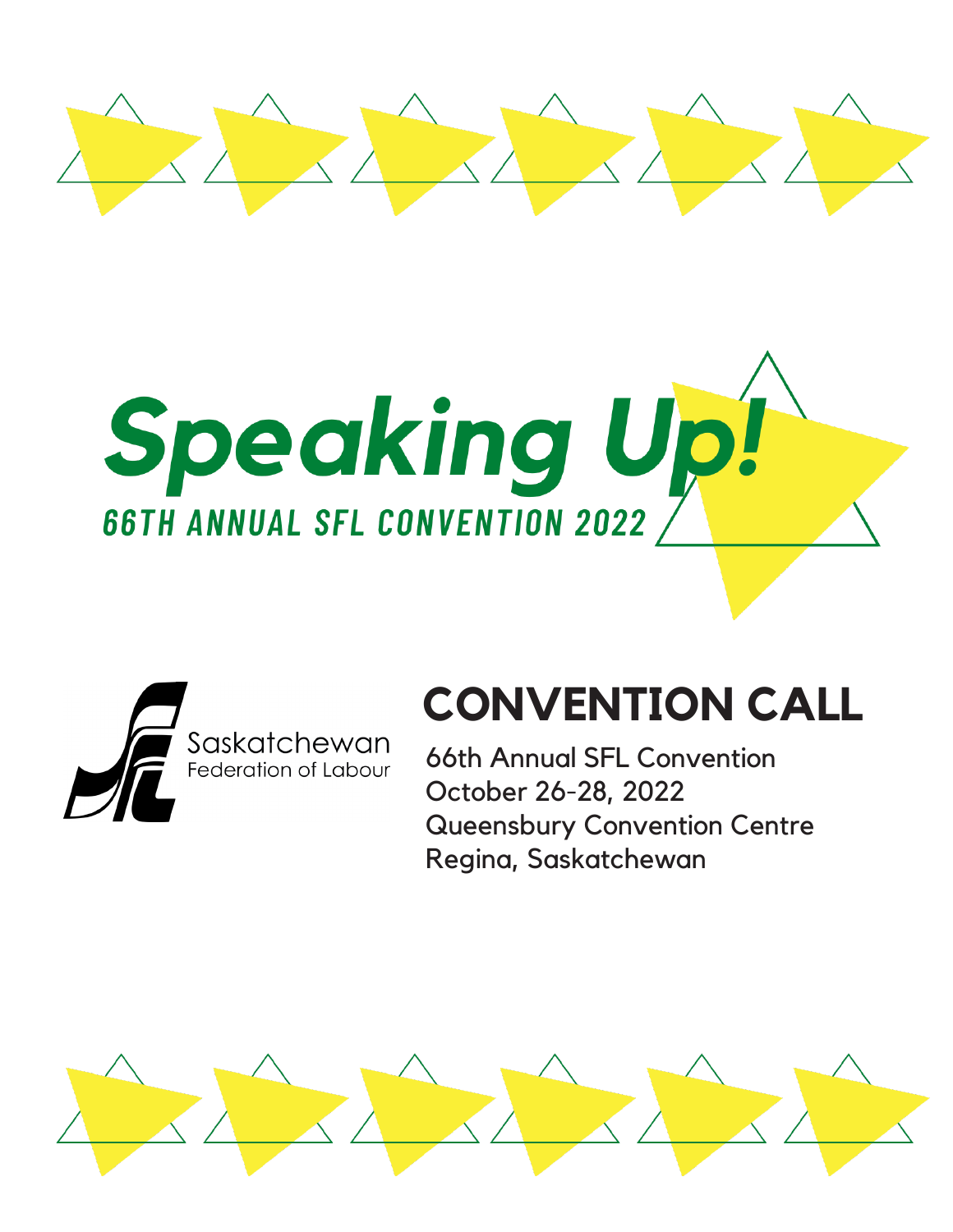The Saskatchewan Federation of Labour represents nearly 100,000 hard working union members across the province, in every sector imaginable. We are proud to invite workers from across the province to attend our annual convention, held in person for the first time since 2019.

 The COVID-19 pandemic brought to light just how important workplace health and safety is. Workers caught COVID-19, became sick, and even died as a result of substandard workplace health and safety regulations that failed to protect workers during the worst public health crisis in history. It's clear we must demand better. Workers must speak up for workplace safety and demand action for healthier, safer workplaces.

This year also marks 50 years since Saskatchewan passed the Occupational Health and Safety Act - legislation that was first of its kind and has made workplaces safer not only here in Saskatchewan, but across the country and in North America. At the 66th Annual SFL Convention, we're celebrating the legacy of this legislation, and using our collective voice as 100,000 workers to speak up for safety and safer workplaces.

While we are proud to offer our convention in person this year, the SFL will continue to monitor the COVID-19 situation in the province, and make a decision regarding health measures closer to the date of the convention. All attendees will be notified in advance of the convention if any health measures are required in order to attend.



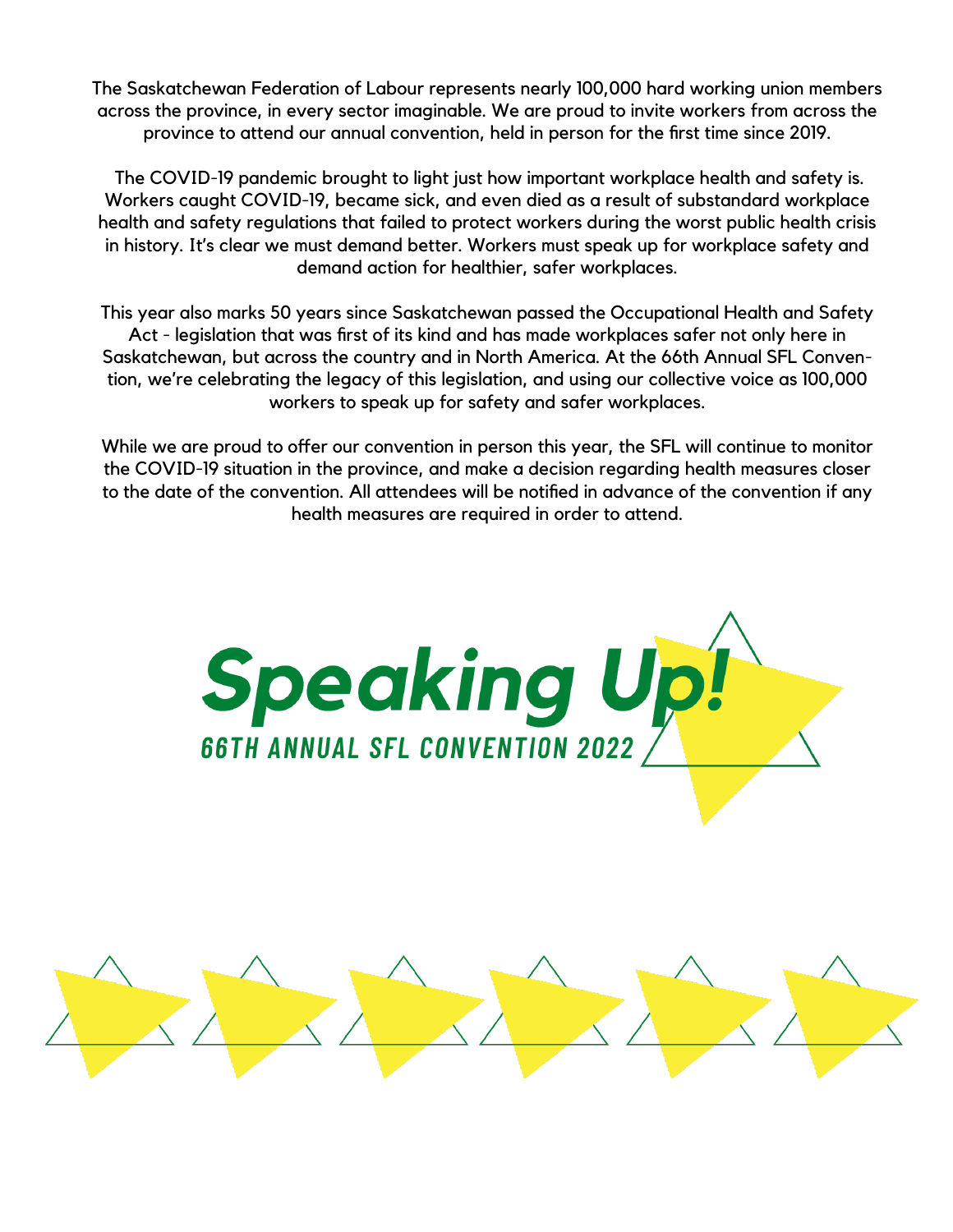### **TABLE OF CONTENTS**

| 1. Convention Call                                                                                                                                                                                                                                                                                     | Page 4                                                           |
|--------------------------------------------------------------------------------------------------------------------------------------------------------------------------------------------------------------------------------------------------------------------------------------------------------|------------------------------------------------------------------|
| <b>2. Convention Deadlines</b>                                                                                                                                                                                                                                                                         | Page 4                                                           |
| <b>3. Draft Convention Agenda</b>                                                                                                                                                                                                                                                                      | Page 5                                                           |
| 4. Registration<br>A) Refund Policy<br><b>B)</b> Alternates<br><b>C) Banquet Tickets</b><br>D) Lunch Tickets                                                                                                                                                                                           | Page 8                                                           |
| 5. Credential and Delegate Information<br>A) Credential Change Form<br><b>B) Affiliate Qualifications</b><br><b>C) Delegate Qualifications</b><br>D) Delegate Representation<br><b>E) Ensuring Equity</b><br>F) Delegate Information Package<br><b>G) Delegate Orientation</b><br>H) Delegate Services | Page<br>8<br>9<br>9<br>9<br>9<br>10<br>10<br>$\mathbf{11}$<br>11 |
| 6. Resolutions and Constitutional Amendments                                                                                                                                                                                                                                                           | Page 12                                                          |
| 7. Elections                                                                                                                                                                                                                                                                                           | Page 12                                                          |
| 8. Fundraising                                                                                                                                                                                                                                                                                         | Page 13                                                          |
| 9. Privacy                                                                                                                                                                                                                                                                                             | Page 13                                                          |
| <b>10. Convention Committees</b>                                                                                                                                                                                                                                                                       | Page 13                                                          |
| 11. The Bob Sass OH&S Award                                                                                                                                                                                                                                                                            | Page 14                                                          |
| 12. The Larry Hubich Lifetime of Service Award                                                                                                                                                                                                                                                         | Page 14                                                          |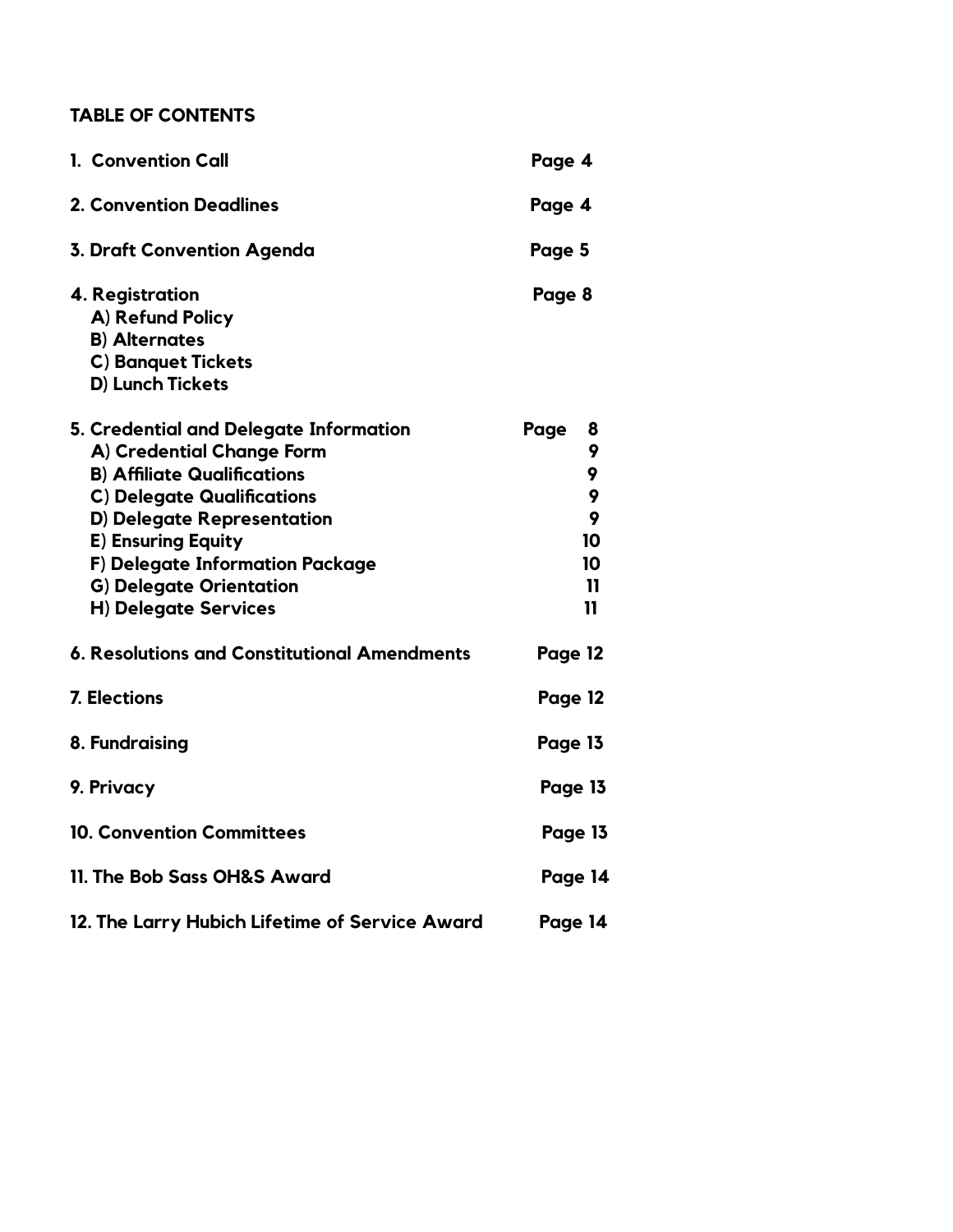# **1. Convention Call**

The Saskatchewan Federation of Labour (SFL) 66th Annual Convention will take place October 26-28, 2022 at the Queensbury Convention Centre in Regina.

The convention is the governing body of the Federation. Delegates from affiliated unions and organizations come together to debate resolutions, conduct elections, learn about issues impacting our movement and communities, meet other trade unionists, and conduct the business of the SFL. Resolutions adopted at convention set the direction of priorities for the SFL. They can request the Federation to undertake an action, adopt a policy, or amend the constitution.

All rules regarding convention, including convention credentials and resolutions, can be found in Article 4 of the Constitution of the Saskatchewan Federation of Labour.

| <b>Topic</b>                                     | <b>Deadline</b>        | <b>Additional Information</b>                                                                 |
|--------------------------------------------------|------------------------|-----------------------------------------------------------------------------------------------|
| <b>Early Bird Registration</b>                   | September 26, 2022     |                                                                                               |
| <b>Resolutions</b>                               | September 26, 2022     | Due by 12:00 PM                                                                               |
| <b>Child care Registration</b>                   | September 26, 2022     | Contact your union first. See<br><b>Delegate Services, Section 5</b><br>for more information. |
| <b>Accessibility Needs Requests</b>              | September 26, 2022     | <b>Use Accessibility Needs</b><br>Request Form.                                               |
| <b>Bob Sass OH&amp;S Award</b>                   | September 30, 2022     | Form found at www.sfl.sk.ca.                                                                  |
| Larry Hubich Lifetime of<br><b>Service Award</b> | September 30, 2022     | Form found at www.sfl.sk.ca.                                                                  |
| <b>Registration Fees Refund</b>                  | Up to October 16, 2022 | Full refund.                                                                                  |
| <b>Registration Fees Refund</b>                  | After October 16, 2022 | No refund.                                                                                    |
| <b>Hotel Reservations</b>                        | As soon as possible    | SFL does not have hotel<br>blocks set aside for delegates.                                    |

### **2. Convention Deadlines**

### **Registering at Convention**

Tuesday, October 25, 2022 7:00 PM to 9:00 PM Wednesday, October 26, 2022 8:30 AM Thursday, October 27, 2022 8:30 AM Friday, October 28, 2022 8:30 AM

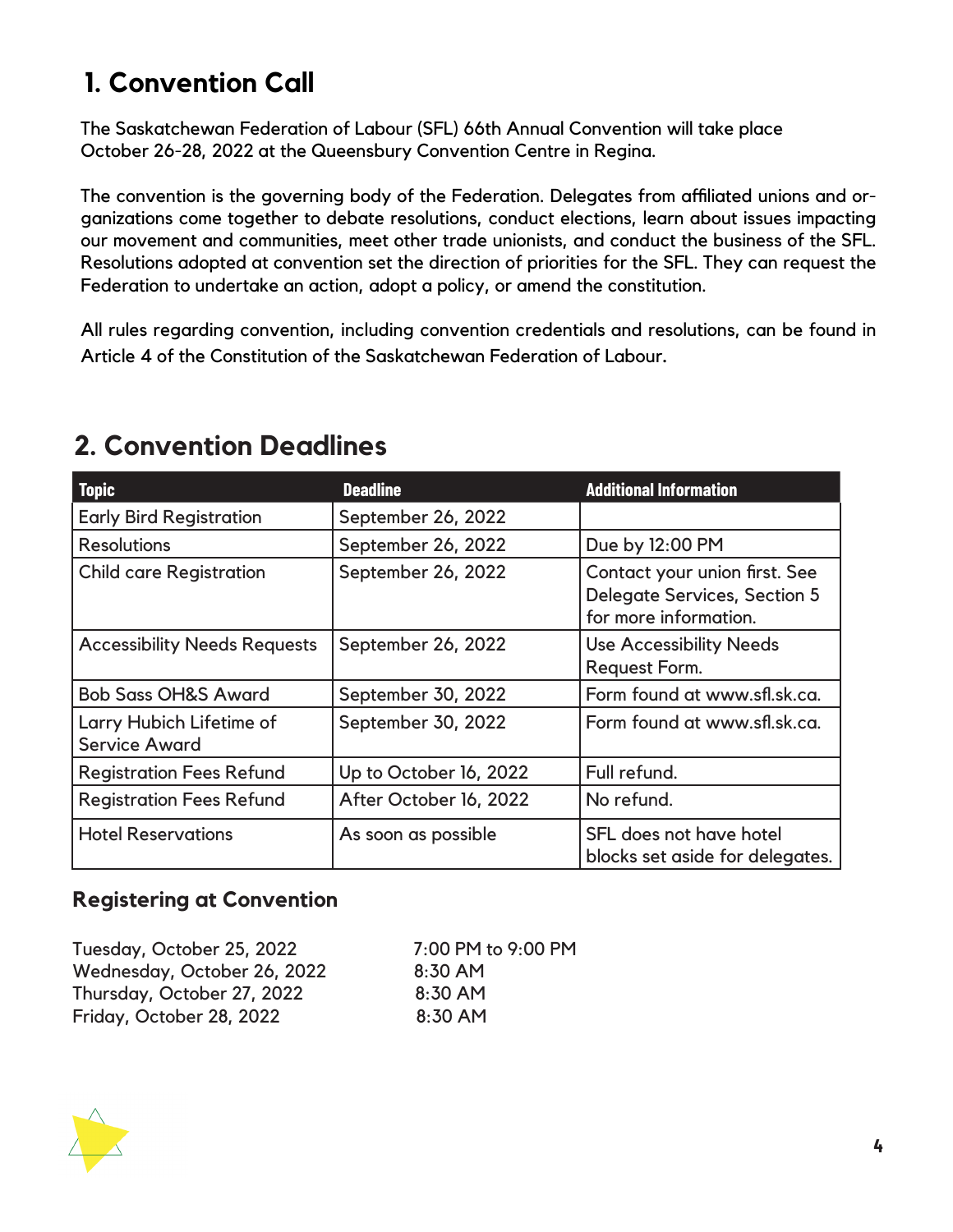# **3. Draft Convention Agenda**

### **Tuesday, October 25**

| <b>Time</b>     | <b>Event</b>          |
|-----------------|-----------------------|
| 7:00 PM-9:00 PM | Registration          |
| $17:00$ PM      | <b>SFL Indigenous</b> |
|                 | Committee Event-TBA   |

### **Wednesday, October 26**

| <b>Time</b> | <b>Event</b>                                                                                                    |
|-------------|-----------------------------------------------------------------------------------------------------------------|
| 8:00 AM     | <b>New Delegate</b>                                                                                             |
|             | Orientation                                                                                                     |
| 8:30 AM     | Registration                                                                                                    |
| 9:00 AM     | Call to Order                                                                                                   |
| 9:30 AM     | <b>President's Address</b>                                                                                      |
| 10:00 AM    | <b>Introduction of Executive</b><br><b>Council and Secretary-</b><br><b>Treasurer's Report</b>                  |
| 10:30 AM    | <b>BREAK</b>                                                                                                    |
| 10:40 AM    | <b>Presentation TBA</b>                                                                                         |
| 11:00 AM    | <b>Rally at Legislature</b><br>(Transportation provided)                                                        |
| 12:00 PM    | <b>LUNCH (Provided)</b>                                                                                         |
| $1:00$ PM   | Call to Order<br><b>Report of the Credentials</b><br>Committee<br><b>Report of the Resolutions</b><br>Committee |
| 2:00 PM     | <b>Presentation/Panel-TBA</b>                                                                                   |
| 3:00 PM     | <b>BREAK</b>                                                                                                    |
| 3:20 PM     | <b>Report of the Resolutions</b><br>Committee                                                                   |
| 4:30 PM     | <b>ADJOURNMENT</b><br><b>DEADLINE FOR</b><br><b>EMERGENCY</b><br><b>RESOLUTIONS</b>                             |

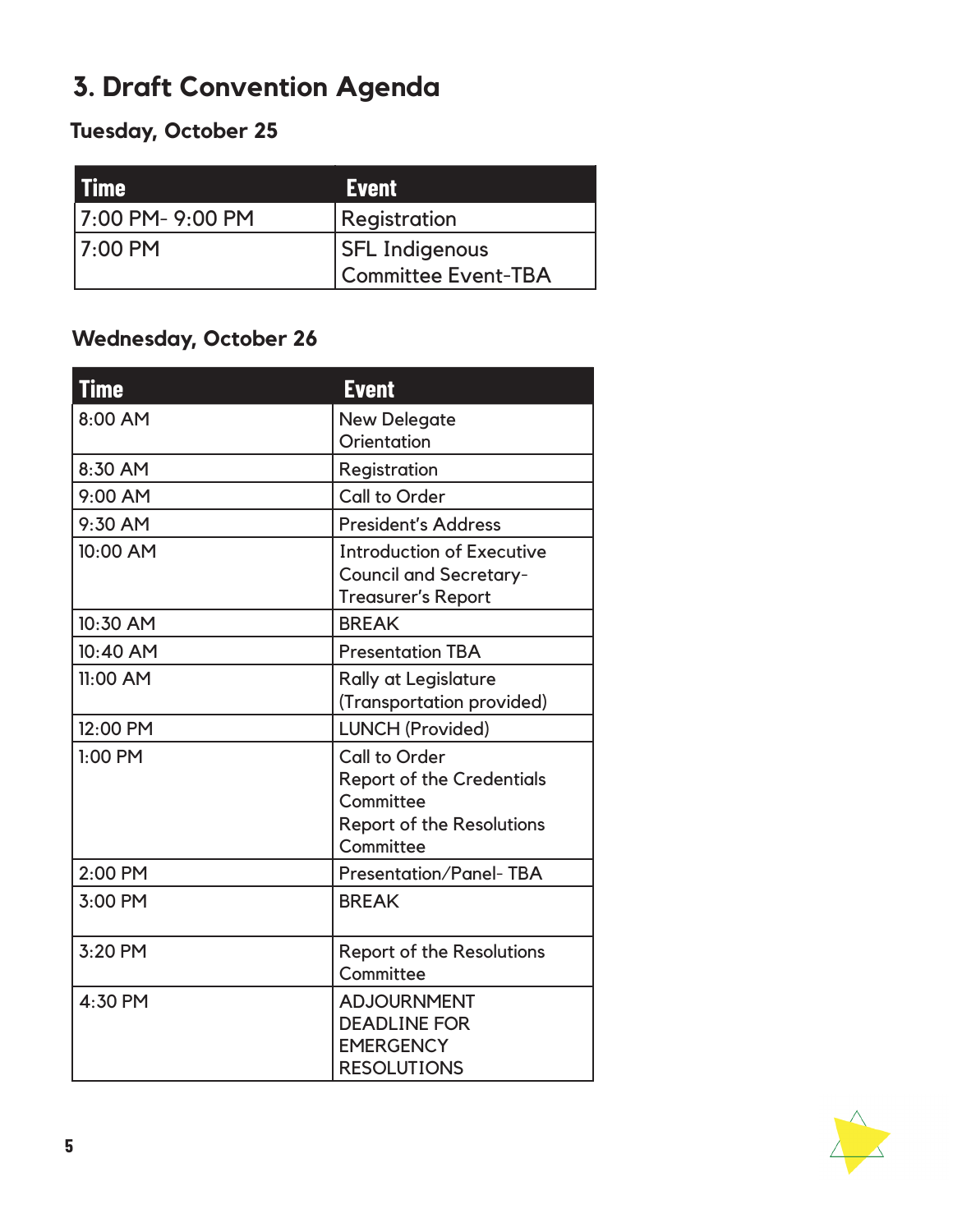### **Thursday, October 27**

| Time       | Event                                                                                                            |
|------------|------------------------------------------------------------------------------------------------------------------|
| 8:30 AM    | Registration                                                                                                     |
| 9:00 AM    | Call to Order<br>Tribute-Recognition of<br>Workers killed on the job                                             |
| 9:30 AM    | Guest Speaker-Don Morgan,<br><b>Minister of Labour Relations</b><br>and Workplace Safety                         |
| 10:15 AM   | <b>Awards Presentation</b><br><b>Bob Sass OH&amp;S Award</b><br>Larry Hubich Lifetime of<br><b>Service Award</b> |
| 10:30 AM   | <b>BREAK</b>                                                                                                     |
| 10:50 AM   | Speaker-Bea Bruske,<br>President, Canadian Labour<br>Congress                                                    |
| $11:15$ AM | <b>Report of the Resolutions</b><br>Committee                                                                    |
| 12:00 PM   | <b>LUNCH (Provided</b>                                                                                           |
| 1:00 PM    | Keynote Speaker/ Panel TBA                                                                                       |
| 2:00 PM    | <b>Report of the Credentials</b><br>Committee<br><b>Report of the Resolutions</b><br>Committee                   |
| 3:00 PM    | <b>BREAK</b>                                                                                                     |
| 3:20 PM    | <b>Candidate's Forum</b><br>President<br>Secretary-Treasurer                                                     |
| 4:00 PM    | <b>ADJOURNMENT</b>                                                                                               |

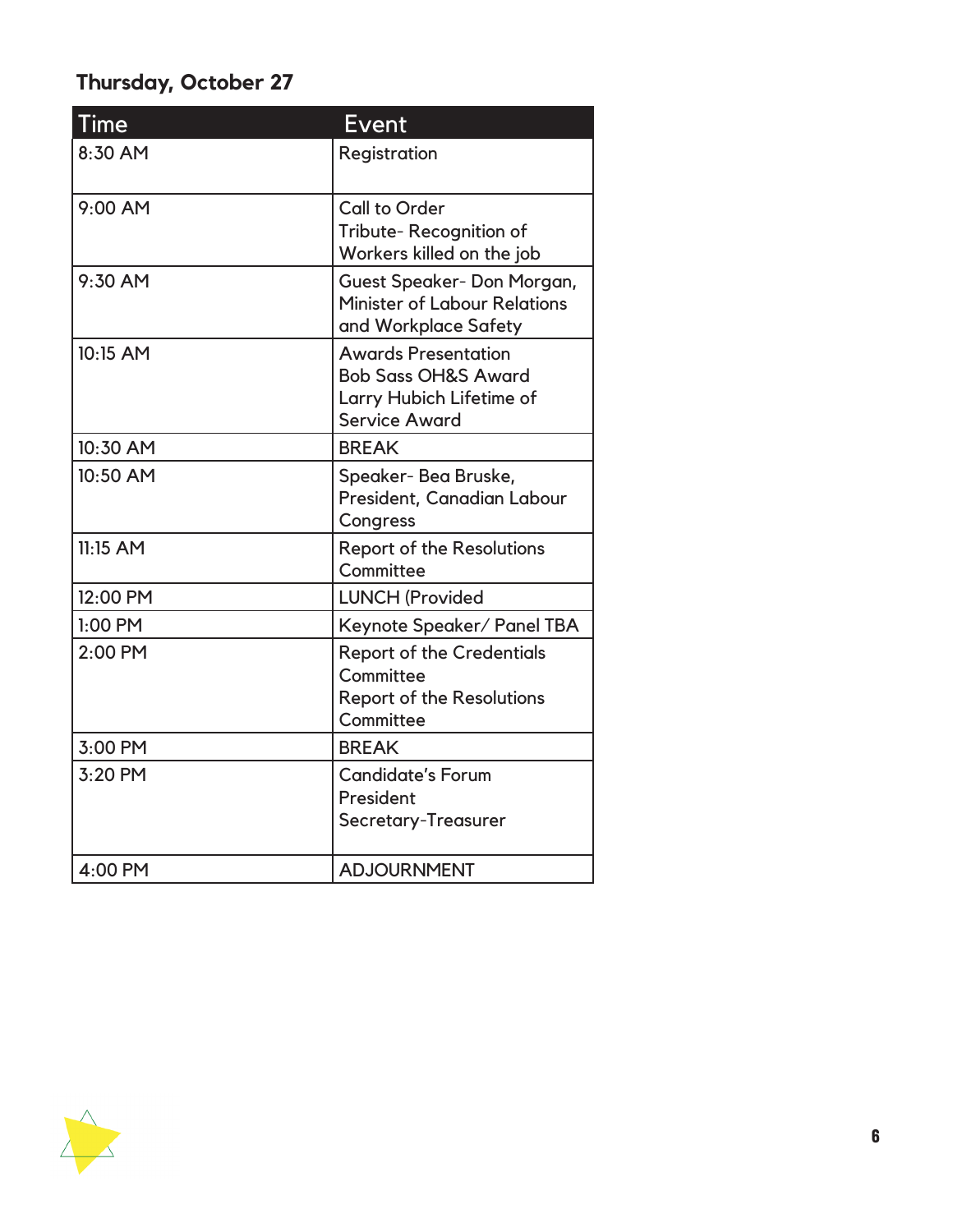### **Friday, October 28**

| <b>Time</b> | Event                                                                                                       |
|-------------|-------------------------------------------------------------------------------------------------------------|
| 8:30 AM     | Registration                                                                                                |
| 9:00 AM     | <b>Call to Order</b><br>Report of the Convention<br><b>Finance Committee</b>                                |
| 9:15 AM     | Keynote Speaker-TBA                                                                                         |
| 10:30 AM    | <b>BREAK</b>                                                                                                |
| 10:50 AM    | <b>Final Report of the</b><br><b>Credentials Committee</b><br><b>Report of the Resolutions</b><br>Committee |
| 12:00 PM    | LUNCH (Provided)                                                                                            |
| $1:00$ PM   | <b>Elections</b><br>President/Secretary-<br><b>Treasurer</b>                                                |
| 2:00 PM     | <b>Final Report of the</b><br><b>Resolutions Committee</b>                                                  |
| 3:00 PM     | <b>BREAK</b>                                                                                                |
| 3:20 PM     | <b>Presentation-TBA</b>                                                                                     |
| 4:00 PM     | <b>President's Closing Remarks</b>                                                                          |
| 4:30 PM     | <b>ADJOURNMENT</b>                                                                                          |

*Please note the convention agenda is a draft and is subject to change. A final convention agenda, including times for caucuses and caucus elections, as well as more information regarding guest speakers, will be provided in the Delegate Information Package sent out closer to the date of convention.*

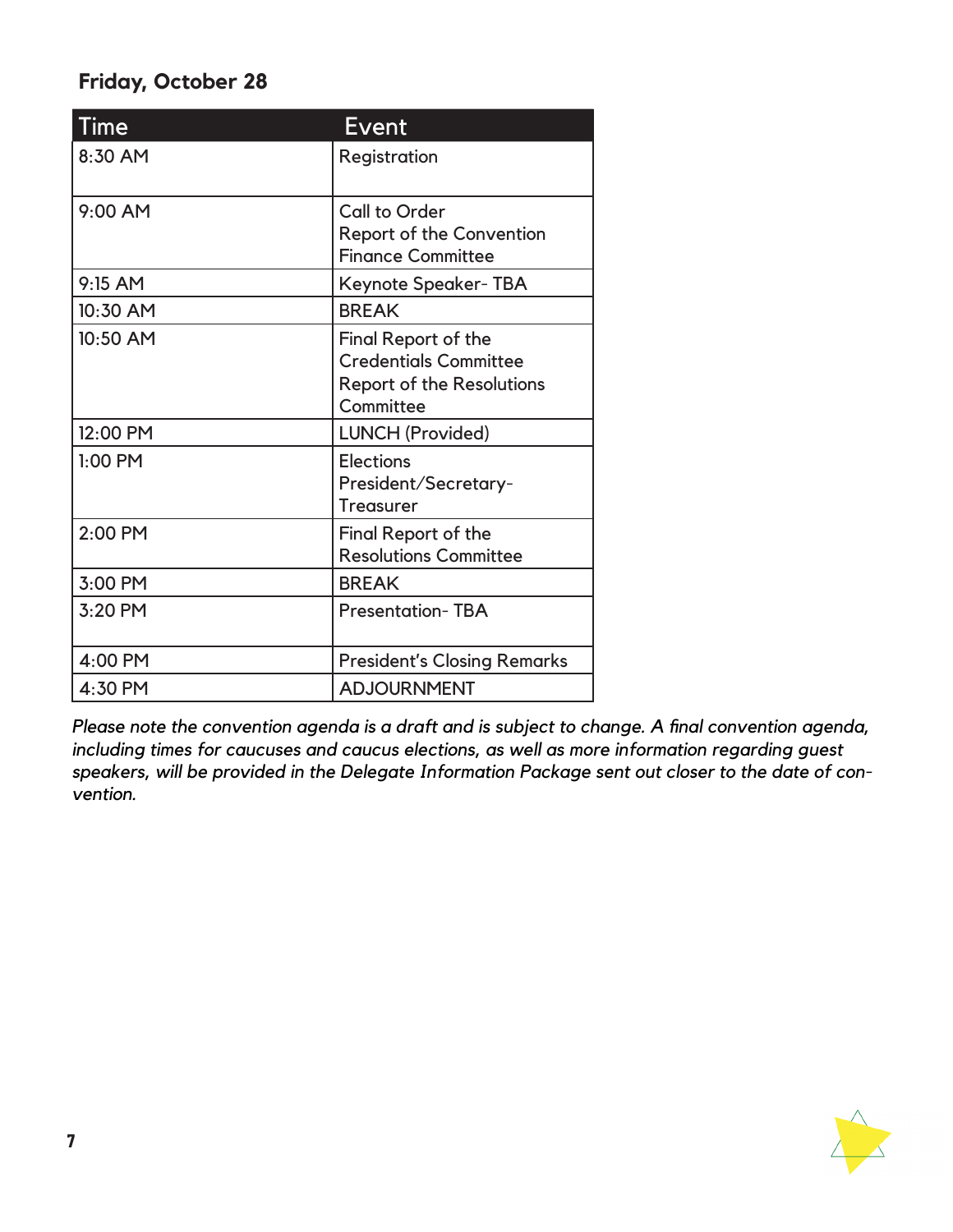### **4. Registration**

| <b>Type</b>                    | Fee:      | <b>Deadline</b>                           | Additional Information                                          |
|--------------------------------|-----------|-------------------------------------------|-----------------------------------------------------------------|
| <b>Early Bird Registration</b> | $ $ \$350 | September 26, 2022                        | Cheque or e-transfer must<br>accompany completed<br>credential. |
| After Early Bird               | \$400     | After September 26, 2022   No exceptions. |                                                                 |

#### **A) Refund Policy**

Up to October 16, 2022: Full refund.

After October 16, 2022: No refund within ten days prior to the start of convention.

#### **B) Alternates**

No registration fee is required for alternates to attend convention as observers.

#### **C) Banquet Tickets**

Tickets are included in the convention kit. Based on availability, additional tickets may be purchased for \$50 per ticket.

#### **D) Lunch Tickets**

Tickets are included in the convention kit. Tickets will be available for purchase (\$25) for those who have not paid for a convention kit.

### **5. Credential and Delegate Information**

Use the Credential Form to register delegates and alternates.

Mail the original Credential Form and cheque to SFL, 220-2445 13th Avenue, Regina, SK, S4P 0W1 or email the form the event@sfl.sk.ca. E-Transfer payment is also available at payment@sfl.sk.ca (include "SFL Convention" in the memo area of the e-transfer).

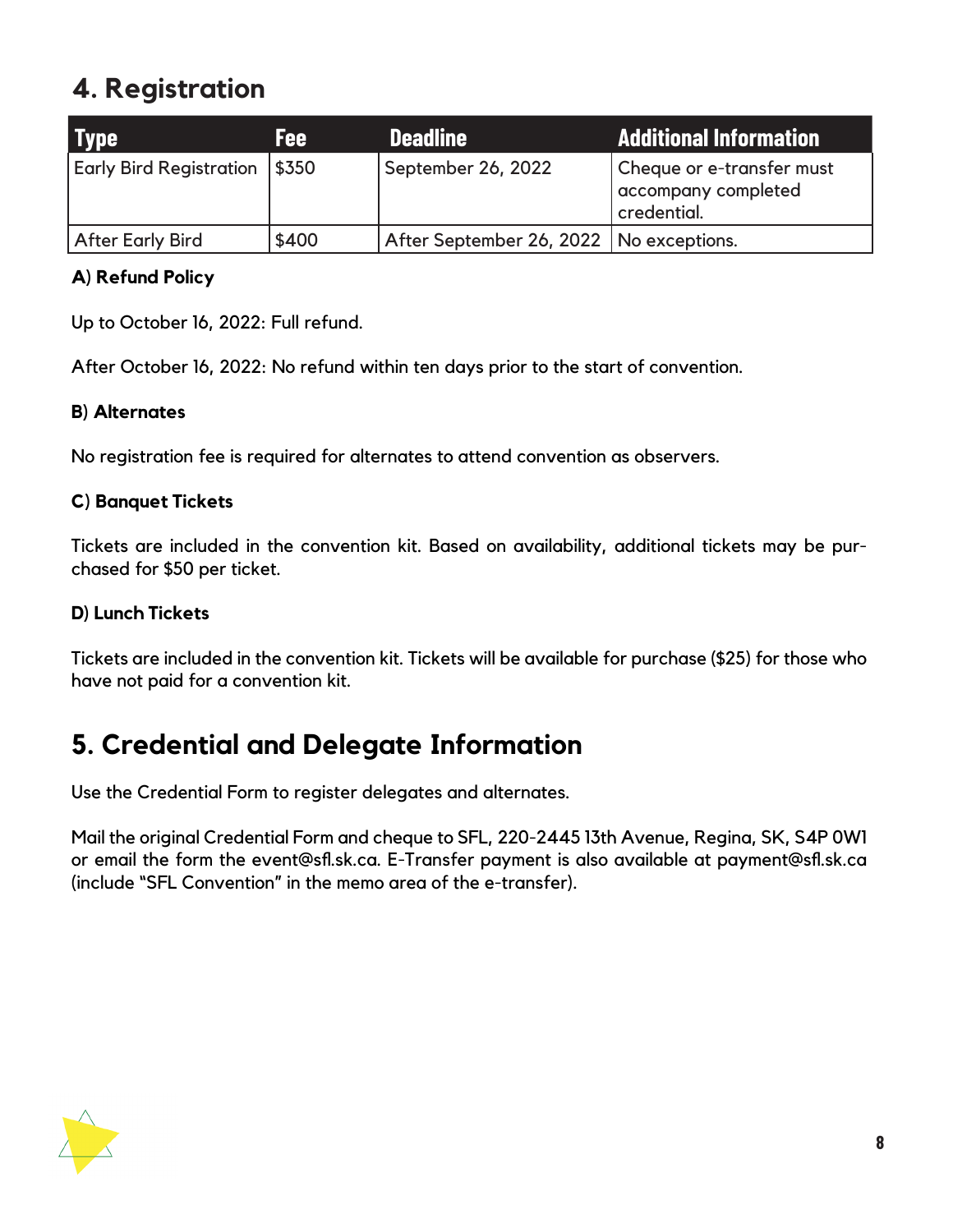#### **A) Credential Change Form**

The Credential Change Form is enclosed. Use this form to notify the SFL of any changes in delegates or alternates who are already registered, or if you have new delegates or alternates to add to your list.

#### **B) Affiliate Qualifications**

Article 4, Section 7 of the SFL's constitution states "Affiliated organizations shall be entitled to representation at the Convention provided they are paid up in per capita tax for all preceding months up to and including the SFL fiscal year end (August 31st)."

Section 8 states: "Any organization which has not applied for and obtained a certificate of affiliation at least one (1) month prior to the Convention shall not be allowed representation at this Federation."

Section 9 states: "Any organization suspended or expelled by the Canadian Labour Congress or this Federation shall not, while under such penalty, be allowed representation at the Federation Convention."

No registrations will be accepted from affiliated organizations who are in arrears and who have not paid the monies owing within 48 hours after the First Call to Order of the Convention.

#### **C) Delegate Qualifications**

Article 4, Sections 5 (b) and (c) of the SFL's constitution state: "A delegate must be a member of the affiliated organization he/she represents at the Convention, or a full time representative of the organization, and the organization must be an affiliate organization which is in good standing with the Federation."

#### **D) Delegate Representation**

As per Article 4, Section 4 of the SFL's constitution, delegate presentation at convention shall be:

- i. Affiliated Organizations:
- -1 delegate for 1-50 members;
- -1 additional delegate for the next 50 members or major portion thereof;
- -1 additional delegate for every 100 members or major portion thereof.

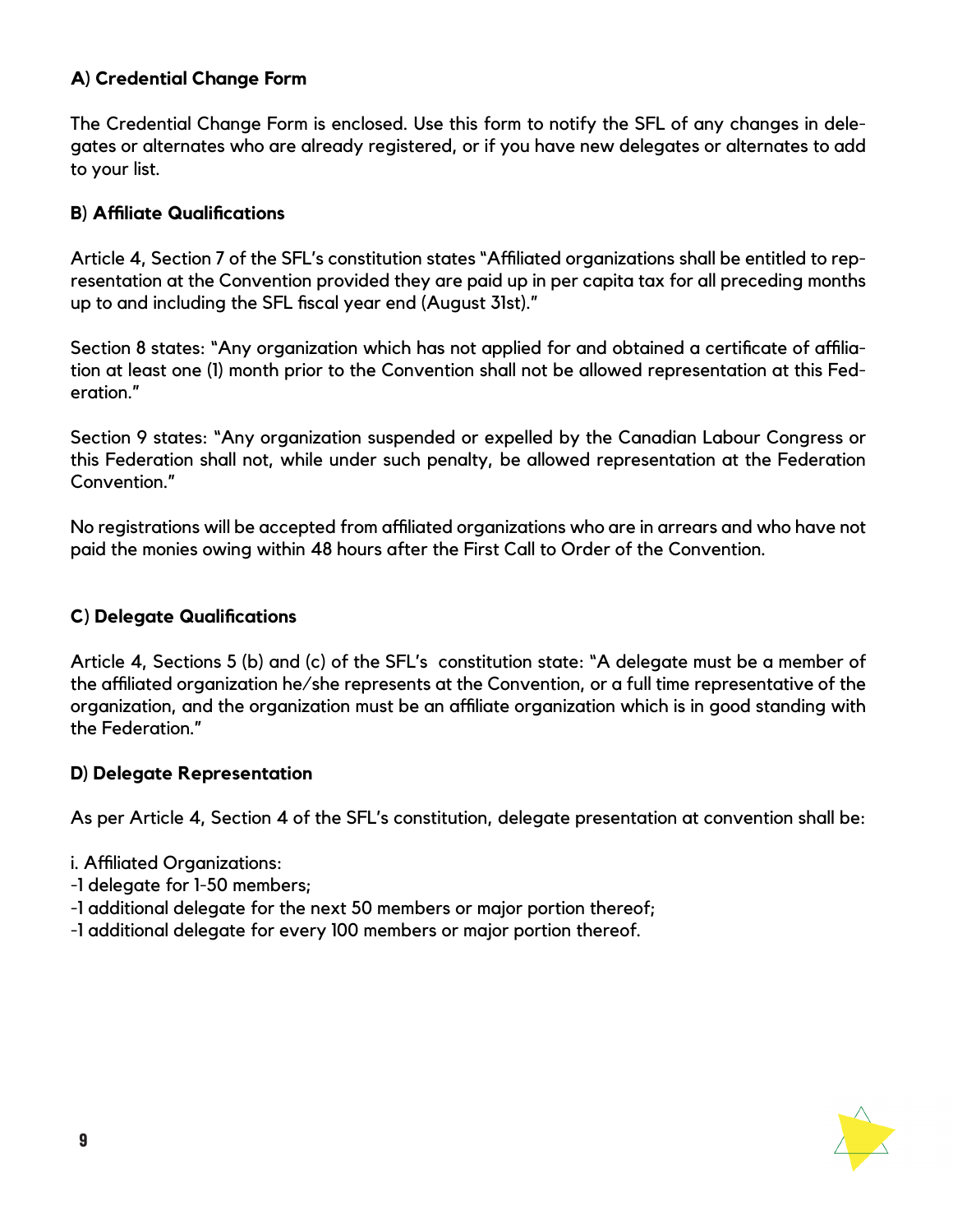Membership for the purposes of this section shall mean the average number of members on whom per capita has been paid by the affiliate for the 12 months preceding the SFL year end (August 31).

By way of example:

-1 delegate for 1 to 75 members

-2 delegates for 76-150 members

-3 delegates for 151-250 members

-4 delegates for 251-350 members

-5 delegates for 351-450 members

-6 delegates for 451-550 members and so on.

Section 9 states: "Any organization suspended or expelled by the Canadian Labour Congress or this Federation shall not, while under such penalty, be allowed representation at the Federation Convention."

No registrations will be accepted from affiliated organizations who are in arrears and who have not paid the monies owing within 48 hours after the First Call to Order of the Convention.

ii. Labour Councils

-3 delegates each, plus one (1) young worker delegate.

iii. Saskatchewan Union Retirees Federation (SURF)

-3 delegates (SURF members in good standing)

iv. Affiliated organizations from which an Executive Officer (President, Secretary-Treasurer, Vice President) is delegated are entitled to one (1) additional credential for that officer.

v. Young Worker Credentials

The Young Workers Convention Call is sent to senior representatives of affiliated organizations.

### **E) Ensuring Equity**

Affiliated unions are asked to give particular consideration in selecting delegates to ensure representation from equity seeking groups (women, Indigenous, visible minorities, persons with disabilities, 2SLGBTQ+).

### **F) Delegate Information Package**

In accordance with Article 4, Section 12 (e) of the SFL's constitution, the Federation shall, not later

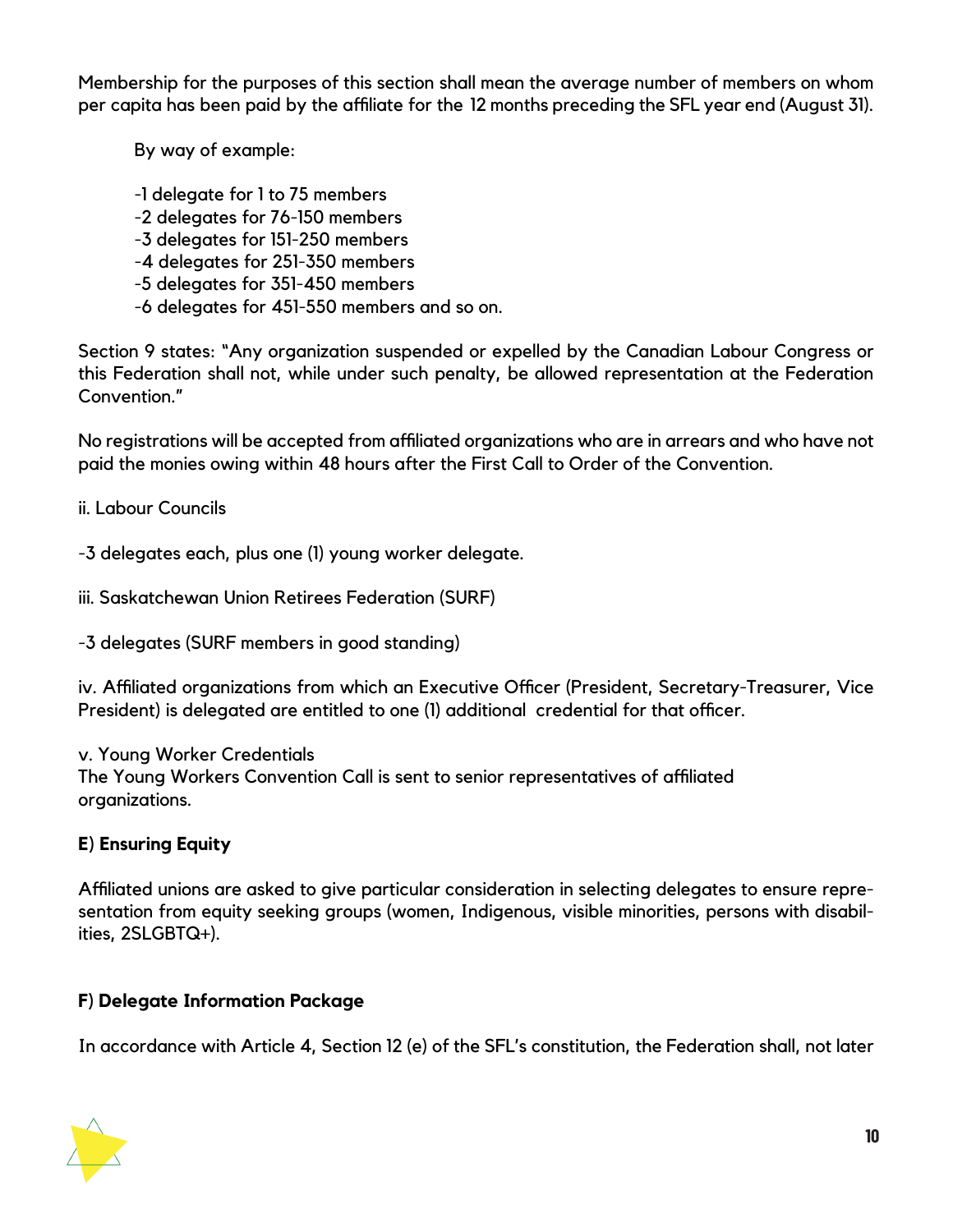than ten calendar days prior to the start of the Convention, forward each delegate registered by the registration date copies of all resolutions received. This year's information package will be emailed by October 16, 2022.

#### **G) Delegate Orientation**

All delegates are welcome, but first-time delegates in particular are encouraged to attend the delegate orientation held on the morning of the first day of convention. The session will familiarize delegates with all the workings of the convention and make them more comfortable with procedures on the convention floor. No prior registration is required.

#### **H) Delegate Services**

#### i.Accommodation

Convention delegates are responsible for their own accommodation in Regina. We ask that rooms only be booked with unionized hotels. Convention takes place at the Queensbury Convention Centre and there are several unionized hotels located downtown. (See list of unionized hotels at www.sfl. sk.ca/resources/buy-union).

#### ii.Accessibility and Assistance

In order to properly accommodate people with accessibility issues or a need for assistance, the SFL may have to arrange for special services or alternate media forms (other than print) to be available at the convention. To allow adequate time to make any necessary arrangements, inform our office by September 26th if assistance is required. Use the enclosed Accessibility Needs Request Form.

#### iii.Childcare

If you require childcare while attending convention, please contact your union. Delegates having additional childcare costs as a result of leaving their children at home should apply to their union for reimbursement. The SFL will consider childcare for those with no other option. You must notify the SFL of your needs no later than September 26th. For more information, contact the SFL office.

#### iv.Keep It Clean & Green

Bottled Water Ban – We strive to make all SFL events commercially-bottled water-free. Personal refillable water bottles are welcome, but please do not bring commercially-bottled water to convention. The clean, safe municipal water provided for delegates at convention is proudly supplied by CUPE members.

Fragrance-Free Convention – People are increasingly sensitive to chemicals in the environment. For many, attending conferences and being exposed to perfumes and other fragrances can be a serious

health risk. We encourage those attending convention to leave all scented products at home.

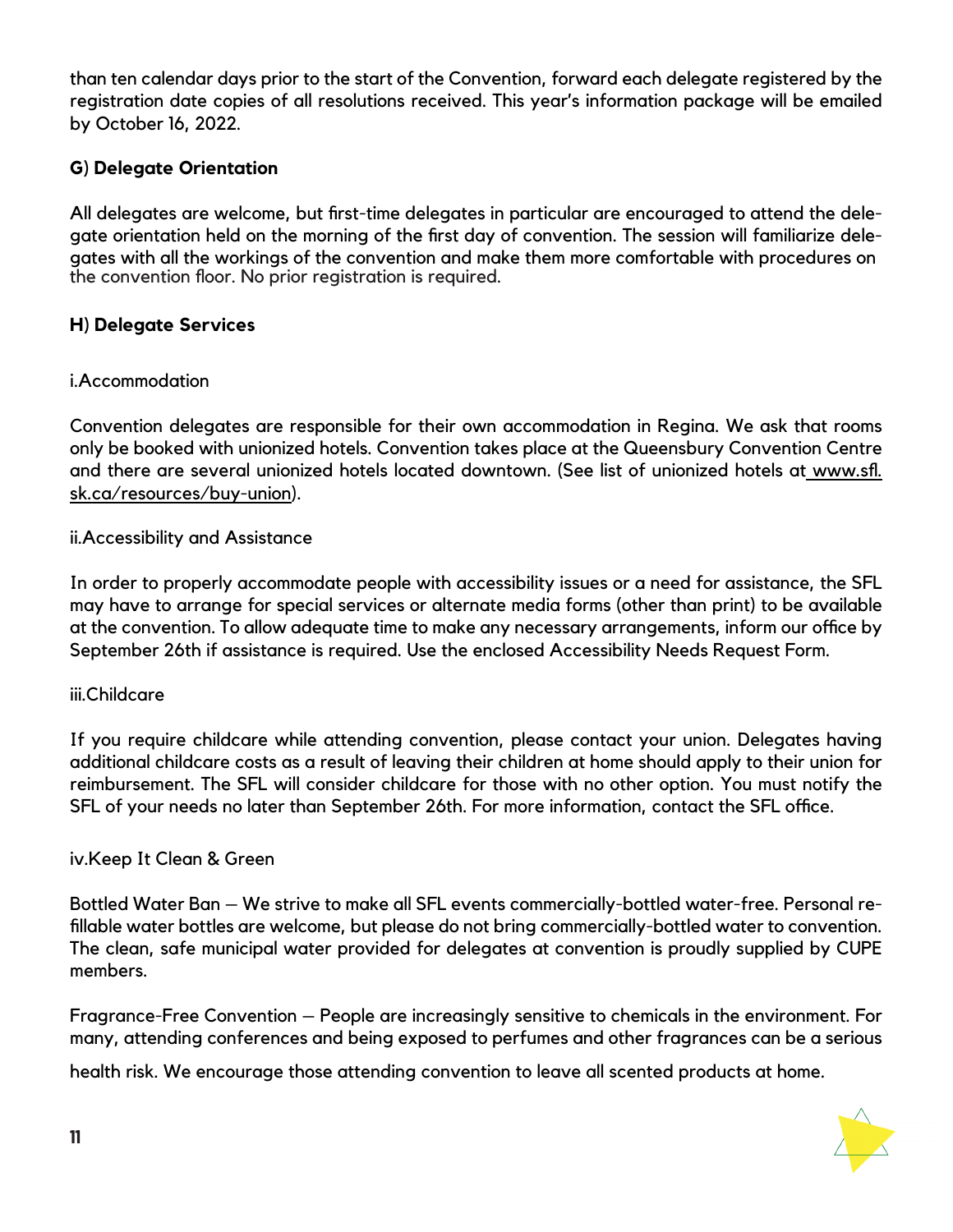### **6. Resolutions and Constitutional Amendments**

Resolutions may be submitted by the Executive Council or by affiliated organizations.

Clear language format for resolutions must be used. See the enclosed Resolutions and Constitutional Amendments Form for a template. See www.sfl.sk.ca for additional forms.

For constitutional amendments, refer to the specific Article and Section in the SFL's constitution. Use bolding to indicate any proposed additional wording and use strikethrough to indicate deletions.

Resolutions must:

- Indicate the submitting organization and be signed by two officers
- Deal with one subject only
- Clearly state the action being proposed
- Contain no more than 200 words.

Resolutions can be submitted by:

•Email to event@sfl.sk.ca. Send WORD document and PDF with signatures or; •Mail to SFL, 220-2445 13th Avenue, Regina, SK S4P 0W1

Deadline is 12:00 PM on September 26, 2022. However, it is appreciated to send resolutions as soon as possible.

## **7. Elections**

The following Executive Council positions are up for election at the 2022 convention:

•President

•Secretary-Treasurer

•Vice-Presidents

-Affiliated unions with more than 8,000 members will each elect and/or announce 2 Vice- Presidents (at least one will be a woman);

-Affiliated unions with between 1,000 and 8,000 members will each elect and/or announce 1 Vice-President;

-Affiliated unions with less than 1,000 members shall caucus and, in combination, elect 2 Vice-Presidents (at least one will be a woman) from their convention delegates;

-Affiliated Construction Division unions with less than 1,000 members shall caucus and, in combination, elect 1 Vice-President from their convention delegates;

-Indigenous delegates shall caucus and elect 1 Vice-President;

-Solidarity and Pride delegates shall caucus and elect 1 Vice-President;

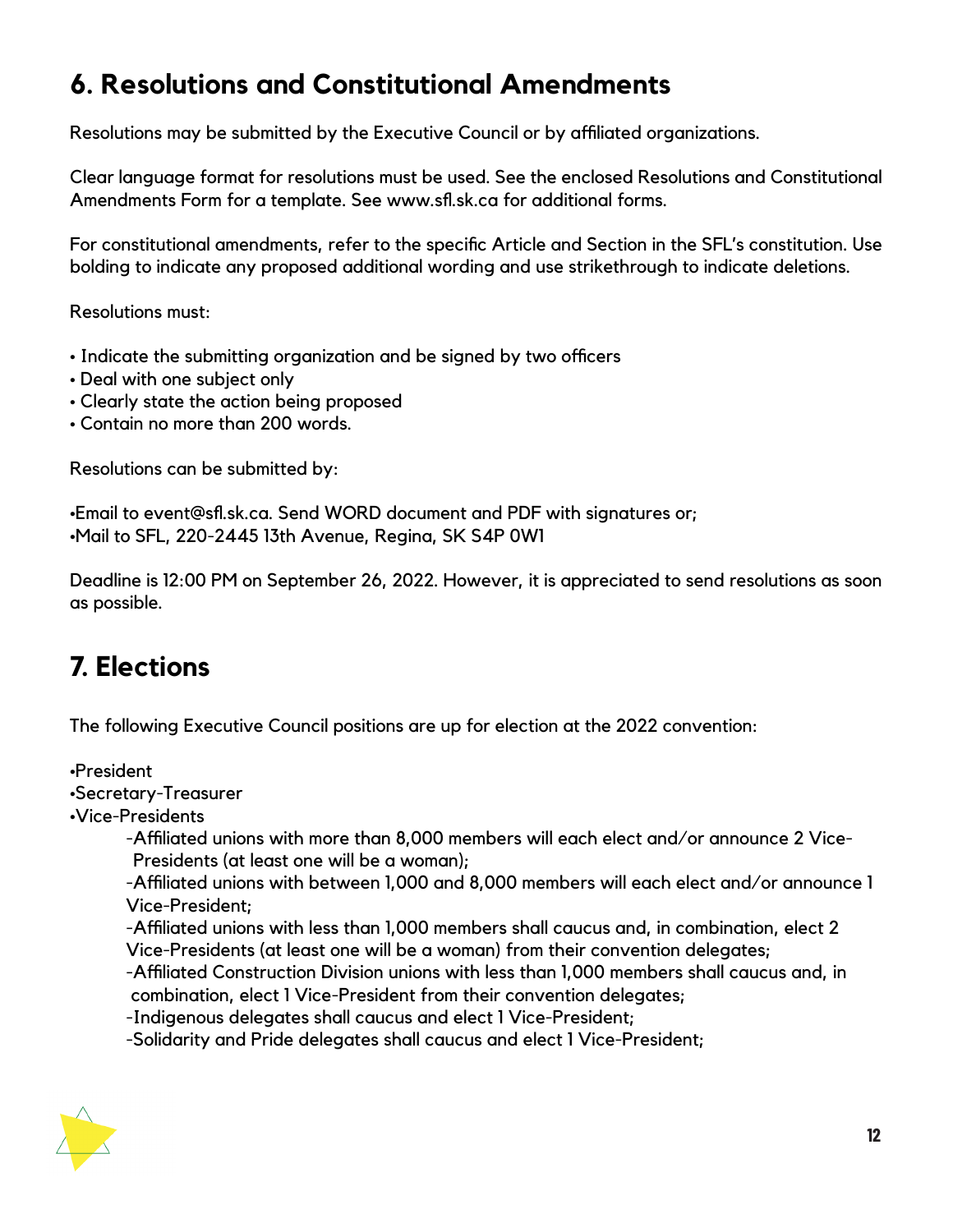-Young Worker delegates shall caucus and elect 1 Vice-President;

-Workers of Colour delegates shall caucus and elect 1 Vice-President;

-Workers with Disabilities delegates shall caucus and elect 1 Vice-President.

•Labour Councils will each announce their respective Representatives;

•The Saskatchewan Union Retirees Federation (SURF/CURC) will announce their representative.

Terms of office commence immediately following the adjournment of convention. Terms are for two years.

For detailed information on election processes and requirements, refer to Article 5 of the SFL Constitution.

# **8. Fundraising**

We will continue with 50/50 draws on Wednesday and Thursday. Pass the hat motions will be considered on the convention floor according to policy.

# **9. Privacy**

Information provided on registration forms is used for administrative purposes only.

## **10. Convention Committees**

To serve on a convention committee, your union must nominate you. The SFL endeavors to ensure representation from equity-seeking groups on committees. When submitting names, please indicate if the delegate is a member of an equity-seeking group and, if so, which group. Appointments will be confirmed by the SFL.

| Committee          | <b>Description</b>                                                                                                                 |
|--------------------|------------------------------------------------------------------------------------------------------------------------------------|
| <b>Resolutions</b> | Make recommendations on resolutions and constitutional<br>amendments.                                                              |
| <b>Credentials</b> | Assist with registration of delegates.                                                                                             |
| Sergeant-At-Arms   | Maintain order on convention floor, distribute materials, collect<br>donations.                                                    |
| Finance            | Address financial questions and resolutions with cost<br>implications.                                                             |
| Ombudsperson       | Investigate and resolve complaints of harassment. Qualified<br>nominees must have prior training/experience as an<br>Ombudsperson. |